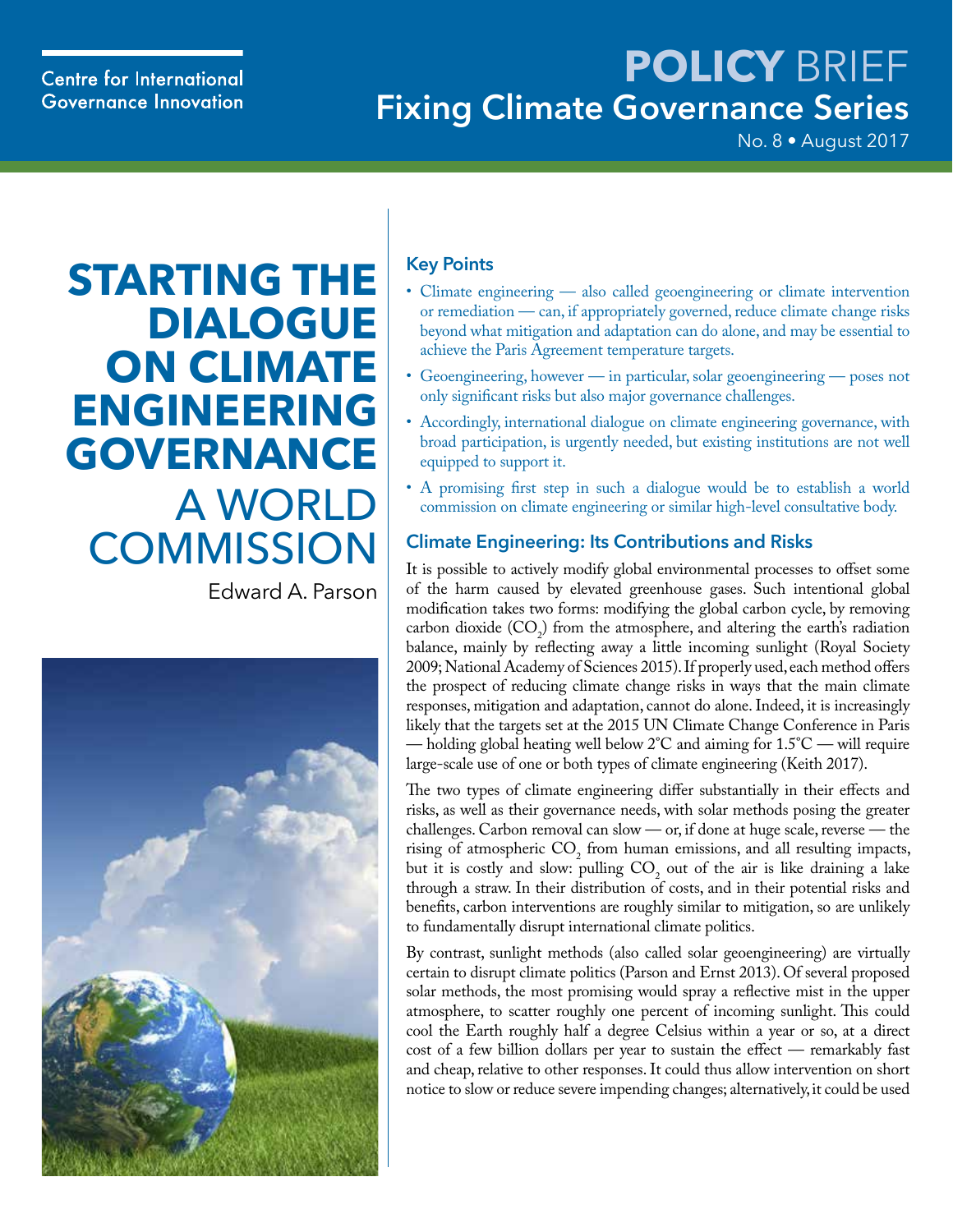## **About the Fixing Climate Governance Project**

#### Project Leaders: **John Odell**, CIGI Senior Fellow and **David Runnalls**, CIGI Distinguished Fellow

Climate scientists agree that human activity has been changing our planet's climate over the long term. Without serious policy changes, scientists expect devastating consequences in many regions: inundation of coastal cities; greater risks to food production and, hence, malnutrition; unprecedented heat waves; greater risk of high-intensity cyclones; many climate refugees; and irreversible loss of biodiversity. Some international relations scholars expect increased risk of violent conflicts over scarce resources due to state breakdown.

Environmentalists have been campaigning for effective policy changes for more than two decades. The world's governments have been negotiating since 1995 as parties to the United Nations Framework Convention on Climate Change (UNFCCC). Their 2015 Paris Agreement represents a historic new platform for international cooperation. It is the first UN climate agreement obliging all member states to make concrete contributions to address the problem. Yet, important details of this new regime remain to be negotiated. The members' pledges still must be implemented. And it is widely agreed that, if implemented, their 2015 pledges alone will not be sufficient to meet the need identified by science or to achieve their own agreed goal of stopping global warming well below 2°C.

The Fixing Climate Governance project is designed to contribute fresh ideas to the global debate. High-level workshops have developed a set of policy briefs and short papers written by experts from multiple countries and disciplines. Publications began in 2015. Some offer original concrete recommendations for making the UNFCCC more effective. Some propose diverse other ways to improve climate governance. The ideas in two 2015 publications were implemented in Paris. New publications, taking stock of recent conditions and research and looking forward on multiple levels, appear as they are completed.

incrementally and temporarily, in parallel with strong mitigation and carbon removal, to reduce the peak near-term heating that these responses, no matter how intensely they are pursued, act too slowly to avoid.

Solar methods, however, offer only imperfect correction to the climate effects of elevated  $CO<sub>2</sub>$  and only small, indirect correction to its chemical and ecological effects, notably ocean acidification. Solar geoengineering may also present serious new risks, from either direct environmental impacts or the ways it could be misused — for example, through incompetence or recklessness; in pursuit of national or regional advantage; by overreliance, so that mitigation is undermined — with resultant threats to effective climate response or broader global governance and stability (Keith, Parson and Morgan 2010).

#### **Needed: Research, Assessment, Governance**

Climate engineering thus presents a two-sided, high-stakes prospect, with large (and uncertain) potential for both benefits and risks. To better understand these methods and to support prudent climate decisions, both of the climate engineering types need expanded research and more thorough consideration in assessments. But solar methods present a unique, additional need. Because of several structural characteristics, notably their high leverage and global impacts, these methods pose grave and novel challenges to governance. These challenges have not received adequate consideration. Debate on climate engineering thus far has been mostly scientific in character and participation, and has mainly focused on the need to expand, and govern, research (Solar Radiation Management Governance Initiative 2012). Several assessments have included statements calling for deliberations on governance, but have offered no guidance on the substance of these deliberations or how to get them started (Royal Society 2009; Bipartisan Policy Center 2011; National Research Council 2015; Schäfer et al. 2015).

Debate on governance issues surrounding climate engineering, other than on near-term issues of managing research, has been thin and scattered, yielding advice that is mostly obvious and does not address key questions. For example, it is clear that governance of solar methods must be international, since their low direct costs and global impacts put unilateral action within the reach of a dozen-odd world powers, but effective control beyond the reach of any single power. It is also clear that no existing treaty or institution has the authority to control climate engineering, and that the functional governance requirements of deciding, and potentially operating, global climate interventions — and dealing with the consequences — exceed the technical and operational capacity of existing institutions. In addition, most observers regard it as premature to pursue a formal international agreement on climate engineering: in view of present uncertainties and anticipated change in knowledge and capabilities, an agreement now would risk locking in decisions that could turn out to be inadvisable.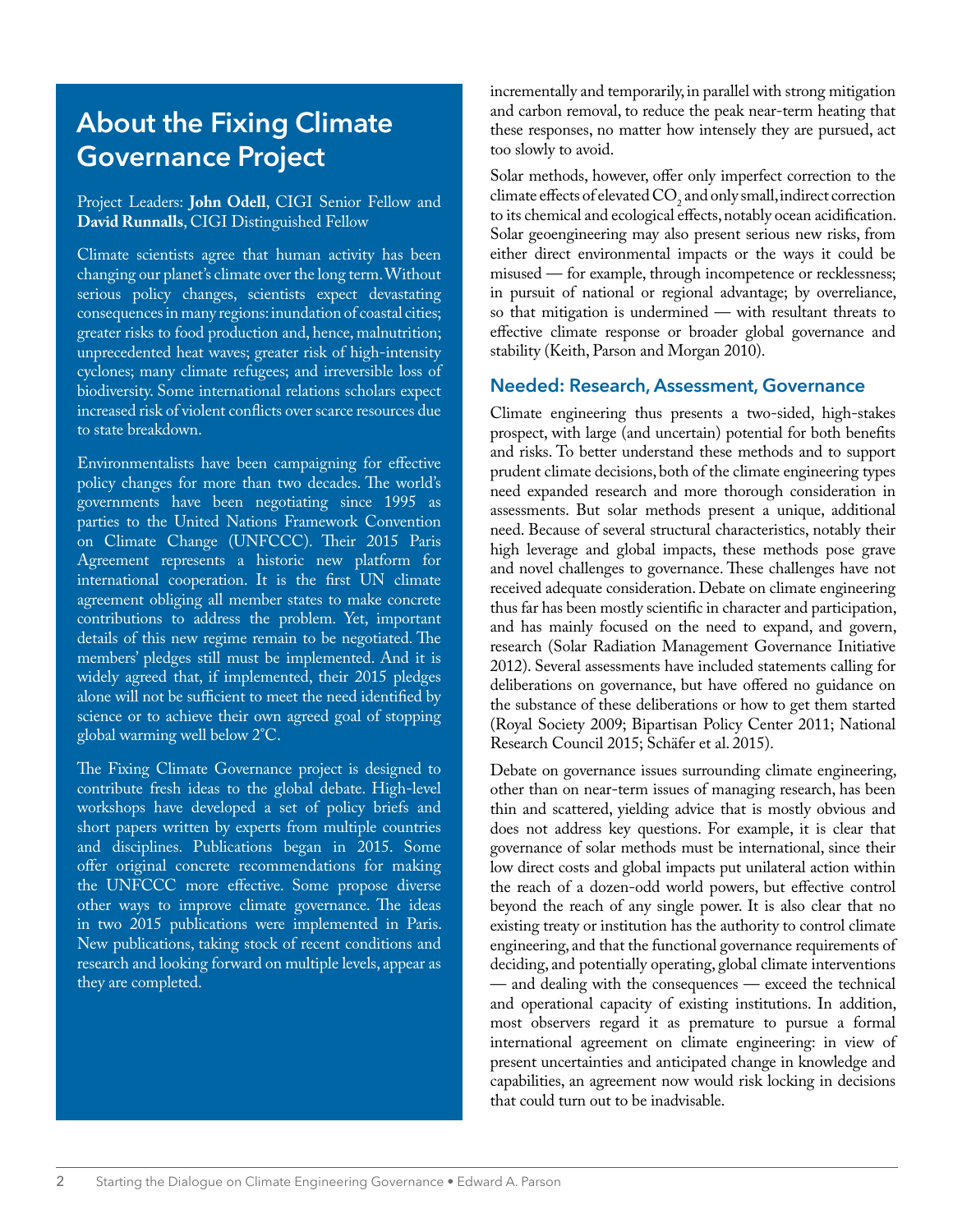This advice is reasonable as far as it goes, but offers little help in addressing the highest-stakes questions about how to govern climate engineering. For example, what international capacity and authority would be needed to make informed, prudent, legitimate decisions regarding proposed large-scale interventions, whether for research or operational deployment? If interventions were approved, what capacity would be needed to oversee and control them; to adequately monitor and assess their effects; to modify actions in response to advances in knowledge or capabilities; to deal with the consequences of interventions, particularly claims that they have caused harm; to coherently manage strategic interactions of climate engineering with other forms of response to climate change; and to manage associated conflicts? Alternatively, if we view these capabilities not as immediate requirements but as future goals, what feasible near-term steps could start moving international processes toward developing them? More immediately, how can discussion on these questions that engages the required knowledge and participation get started? Thus far, these questions have received scant attention — preliminary and speculative investigation mainly by academics, and none by any body of international stature.

Several justifications have been advanced for ignoring climate engineering governance. It has been widely suggested that any need to explore climate engineering is speculative and remote, particularly given the overriding near-term priority of mitigation. Some observers express hope that scientific research and international research cooperation on climate engineering will inform governance needs or build shared understanding and norms that make governance challenges easier, even without exploring them explicitly. Finally, some authors argue that using geoengineering is categorically unacceptable, at any time and under any conditions — this certainty rests, in some cases, on non-consequential objections, and in others on a prior certainty that its use will be, on balance, harmful or ungovernable — and thus that climate engineering research and investigation of its governance needs are futile or dangerous, or both (Hamilton 2013; Hulme 2014).

None of these arguments, however, persuasively rebuts the need to examine climate engineering governance. The prospect of climate engineering is neither speculative nor remote. Present technology already provides crude capabilities and the possibility of rapid advances, while increasing climate impacts will raise states' interest in considering geoengineering, especially in regions of high vulnerability. The near-term priority of mitigation may well make it inadvisable to consider climate engineering or its governance in current climate negotiations, but it does not imply these should not be discussed at all.

The prospect that governance capability may advance indirectly through research cooperation has not exactly been rebutted, since calls to expand research have thus far seen little success, but early debate does not give much hope for this happy side effect. Rather, several years have been spent in debate over governance of research, including continuing disagreement over the dilemma of which should come first, research or its governance: research is needed to inform governance needs but research itself needs governance, and early decisions on research governance may, through precedent or path-dependence, exert strong influence on development of later governance capacity. The evident resolution is that research and governance should co-evolve, so that research progress informs governance needs, while progress in understanding governance informs oversight and guidance for further research. This rather abstract insight has not yet been operationalized but has two clear implications. First, it is not premature to begin serious discussion of climate engineering governance: as with the expansion of research, this must start promptly. And, second, there must be strong mechanisms for communication and mutual adaptation between research and governance discussions.

Even the objection based on categorical opposition to climate engineering is not persuasive. Disruptive climate change impacts are already evident in many world regions, and increasingly severe impacts are likely over coming decades. Facing these, governments in vulnerable regions will find climate engineering's promise of fast harm reduction highly attractive, despite the risks. It is thus likely that disruptive geoengineering-related challenges to international order cannot be avoided — no matter how strongly one may disapprove of this approach — and states must be prepared to respond effectively.

#### **Climate Engineering Challenges to International Order**

The precise form, source or timing of governance-related challenges to climate engineering cannot be predicted, of course. They may appear as demands for operational-scale interventions; announcements of such interventions (planned, or already begun); assertions of rights to make them under international law; or charges that someone else has already made one — perhaps also blaming that party for some severe climate event. Such challenges might come from any of a dozen-odd world powers capable of making operational interventions, or from coalitions — perhaps unfamiliar groupings of diverse states and non-state actors. Given current climate change impacts and projections, such a challenge could appear within a decade or two, maybe sooner (Morton 2015).

Moreover, several recent trends in international climate policy may have inadvertently eased the way, procedurally and rhetorically, for such challenges. The shift in orientation of negotiations between 2009 in the Copenhagen meeting and 2015 in Paris, from negotiated "top-down" emission targets to open-ended nationally determined contributions, may allow nations to include activities related to climate engineering among their contributions, either as adjuncts to mitigation and adaptation or by stretching these categories to include them.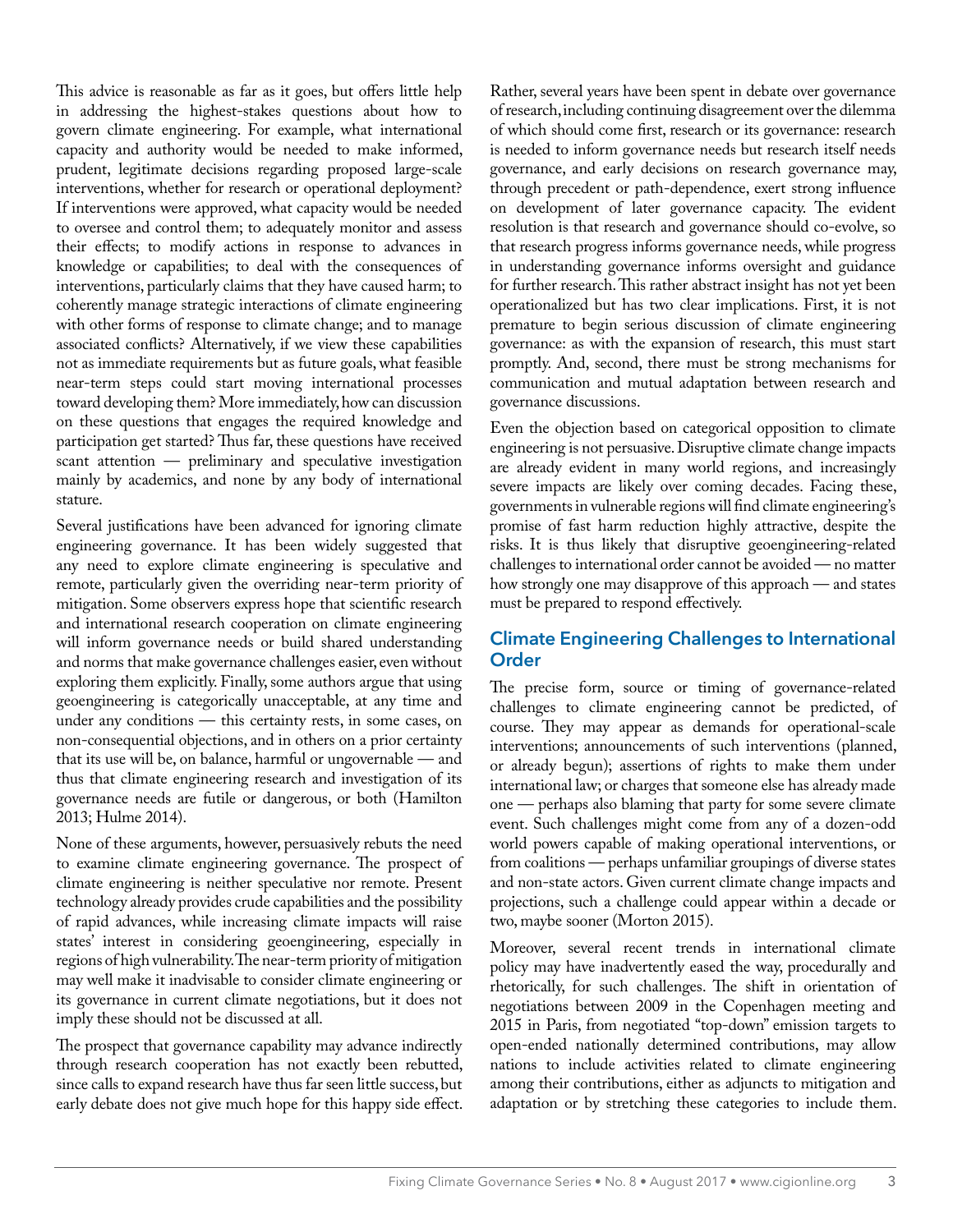Current attention to short-lived climate pollutants highlights the fact that some short-lived species heat while others cool, and thus highlights the potential to slow climate change not just by decreasing the heaters (a form of mitigation now being pursued) but also by increasing the coolers (which would be climate engineering). Most important, the large and growing gap between ambitious temperature targets and weak mitigation performance has already brought heavy, albeit implicit, reliance on large-scale future carbon removal to close the gap. Most emissions scenarios that meet the 2°C target do so through large "net negative emissions" — carbon removal — after 2050 (Fuss et al. 2014). These removals are usually assumed to be biological, using forests or energy crops, but the huge scale and impacts of these will shift attention to lower-impact methods such as direct atmospheric removal, and also to the faster, cheaper — and likely environmentally preferred — solar methods. Tightening the target to 1.5°C strengthens every step of this argument, further increasing the likelihood of proposals, demands or other challenges related to solar geoengineering.

The claim herein is not that climate engineering will necessarily be beneficial: early signs are surprisingly favourable, but further research may identify important limits or risks. Rather, the claim is more limited and less normative — that the likelihood of an international challenge related to climate engineering occurring someday is enough to warrant serious early consultation on governance to help prepare an effective response. Regardless of the overall normative stance taken toward climate engineering, the capabilities needed to reject proposed interventions and make it stick, or to detect and deter unauthorized interventions, will be similar to those needed to authorize and control interventions, and to deal with the consequences.

#### **Building Governance Capacity: Starting the Conversation**

Developing governance capacity and shared knowledge and norms to support it will take time. Even if the first concrete decisions about climate engineering are a few decades away which cannot be counted on — international exploration of associated governance challenges, needed capabilities and ways to develop these must start promptly, in parallel with scientific research on climate engineering methods, effects and risks. What should this dialogue and investigation look like, and in what kind of body should they be conducted? Despite pervasive uncertainties, a few of the necessary characteristics are evident.

First, governance dialogue needs strong linkage with scientific research on climate engineering. Knowledge about its methods, effects and risks will strongly shape governance needs, but scientific expertise and perspectives must be valued inputs, not run the show. Questions of effective governance — in particular regarding not-yet-existing capabilities — are matters of social and political judgment, not subject to scientific standards of demonstration. Moreover, since the capabilities of and knowledge

about climate engineering are moving targets, governance advice based on a snapshot of present capabilities could become irrelevant as these capabilities change. Rather, governance debate should aim to interact adaptively with advancing science and technology, seeking insights and governance responses that can be robust to changes in capabilities and concerns or that can adapt to these as they occur.

Second, initial governance dialogue should not aim to recommend specific decisions. Discussions should be openended and exploratory, considering alternative scenarios of potential challenges, investigating governance issues raised by structural properties of geoengineering technologies or suggested by relevant analogies, and identifying promising directions to take or potential pitfalls to avoid.

Third, initial discussions must engage high-level expertise — both scholarly and practical — in international politics and institutions, but should not aim to be, or to simulate, an actual political negotiation. Having an informed and practical discussion requires participants who bring insight into the perspectives of key national and institutional actors. At the same time, nurturing the required informal, exploratory discussion requires that participants be able to step back from these perspectives, so they must not have briefs to advance during the discussion. Discussions should thus engage former highoffice holders in governments or international institutions, and other experts of similar stature, but not current office holders or their proxies. The debate must also engage broad international participation, for legitimacy and for breadth of perspectives, and consult with officials, experts, civil society and other thought leaders from multiple world regions.

#### **A World Commission on Climate Engineering**

A promising model to begin such governance dialogue would be a world commission on climate engineering. A dozen-odd such commissions have been established over the past few decades, with the leading model being the World Commission on Environment and Development (1987). Commissions vary in mandate and organization, but the most successful have elements in common that meet the needs sketched above: highlevel authorization, such as from the United Nations General Assembly or Secretary-General; distinguished commissioners with broad international representation; adequate staff, resources and time to address their charge thoroughly; and a broad mandate for consultation and expert input, synthesis, and recommendations to states and international bodies. Such high-level commissions can exert a strong constructive influence in characterizing new international challenges, framing key requirements and potential responses, and identifying promising paths forward (Thakur, Cooper and English 2005).

Building sufficient support for the establishment and adequate resourcing of a world commission on climate engineering will take time and care. So, too, will developing its specific terms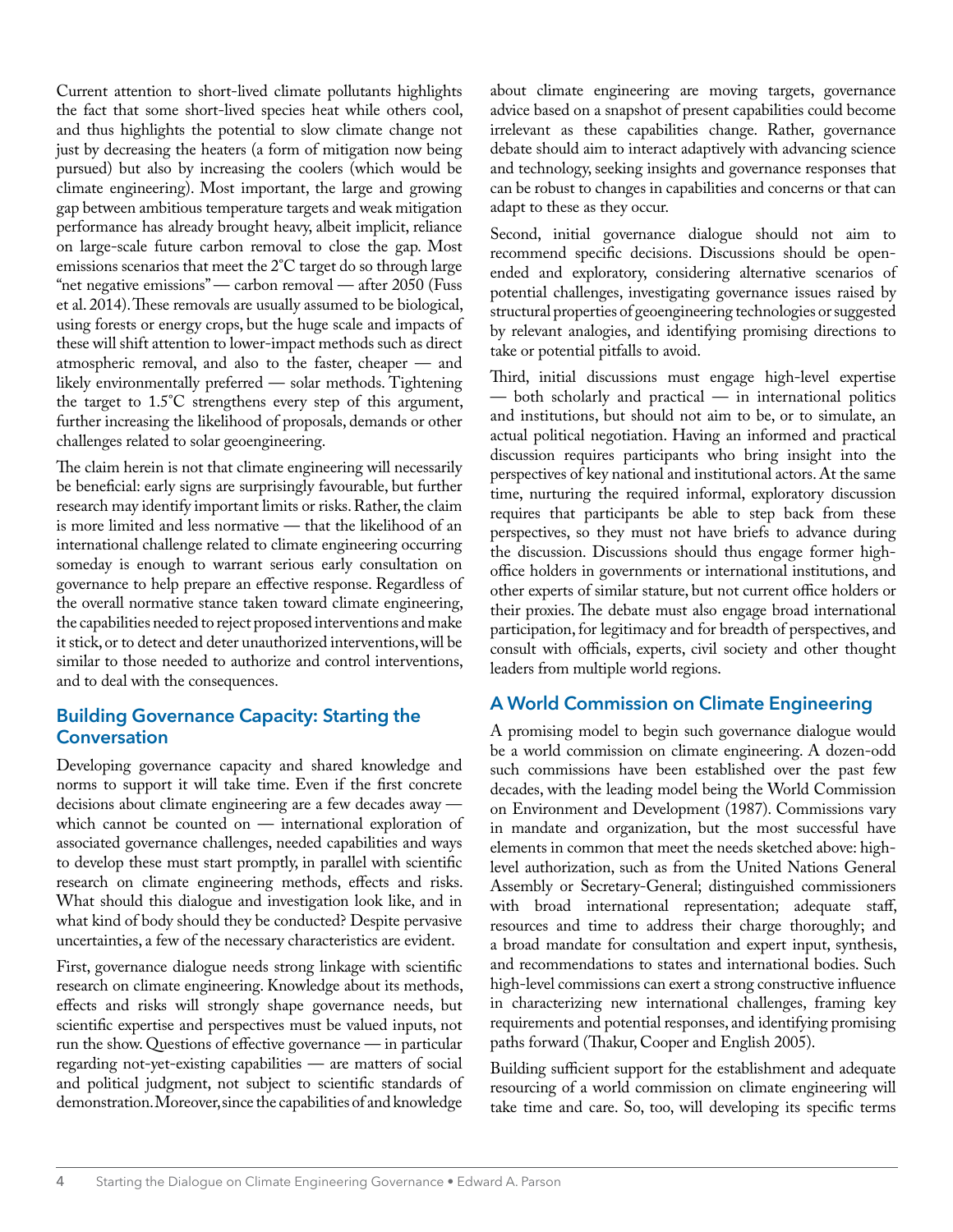of reference and organization. But without pre-judging these issues, a few broad questions would be obvious priorities for such a body.

A commission could examine interactions between climate engineering and other climate responses, and how these could best support an effective overall climate strategy. For example, in what institutional setting should international decisions about development and control of climate engineering be made — could they be made within the existing structure of the United Nations Framework Convention on Climate Change or some other existing body, or is a new forum needed? How could the broad climate change decision agenda be managed so that consideration of climate engineering enhances rather than weakens other efforts, in particular mitigation (Parson 2014)? Might some large-scale adaptation activities come to be seen as climate engineering, and if so, what kind of international action or oversight might they require?

Looking further ahead, a commission could consider what participation, and what political, administrative and technical capacity, would be needed to deal with future geoengineeringrelated diplomatic challenges such as those discussed above. Could some degree of needed governance capacity be developed before such a challenge appeared, and if so, how? Alternatively, if governance capacity can be developed only in reaction to a concrete challenge, what advance planning or consultation might help avoid the worst risks in such a crisis?

A commission could also consider implications of climate engineering research. What scale or characteristics of field experiments or other research programs might make them matters of international concern? What forms of information sharing and consultation, or other steps, would best mitigate those concerns? What measures could forestall the risk of research programs spawning commercial or political vested interests that might tend to lock in future expansion? Are there elements of early research programs or their governance that might aid or hinder development of effective governance for large-scale interventions?

A commission need not provide concrete, specific governance recommendations: it would make a contribution simply by clarifying questions to be addressed, issues at stake, broad response options and factors militating for and against each. It is also possible that a commission might conclude that the governance challenges of solar geoengineering cannot be effectively addressed, and thus spur further intensification of mitigation, adaptation and carbon removal efforts. Given the dangerous silence that now prevails on climate engineering, even a commission that merely raised the profile of the issue and its governance challenges, and so stimulated discussion among political leaders, officials and international institutions, would make a valuable contribution.

### **Conclusion**

Climate engineering can, if appropriately governed within a coherent overall climate change strategy, reduce risks beyond what mitigation and adaptation can achieve alone, and is probably essential to achieve the Paris Agreement temperature targets. Climate engineering also poses significant new risks, and needs expanded research and scrutiny in climate assessments.

Both types of climate engineering — carbon removal and solar geoengineering — also pose significant challenges to governance. The governance challenges of solar methods are particularly novel and severe, and urgently need international examination and consultation, both to learn how (and whether) climate engineering can deliver societal and ecosystem benefits, and to prepare for the likelihood that some states, facing mounting climate change impacts, will pursue climate engineering and the international system will have to respond.

The needed international dialogue on geoengineering governance will have broad international participation; will engage highlevel expertise in international policy and institutions; will draw closely on parallel advances in scientific knowledge and technical capability, while keeping governance the central focus; and will facilitate open, exploratory investigations of governance needs and potential responses rather than pursue specific decisions, at least in initial stages. Present institutions are not well equipped to support such a dialogue.

A promising first step in such a dialogue would be to establish a world commission on climate engineering or similar highlevel consultative body. Such a commission would need highlevel political authorization, an appropriately broad mandate, adequate resources and broad senior participation. Suitably authorized and configured, the commission could explore governance needs, promising approaches and potential pitfalls on key questions:

- What are the functional requirements for effectively addressing future proposals to use climate engineering, and ways to develop these over time?
- How can interactions between climate engineering and other climate responses be managed for a coherent and effective overall climate response?
- Finally, what forms of international response may be required by climate engineering research programs?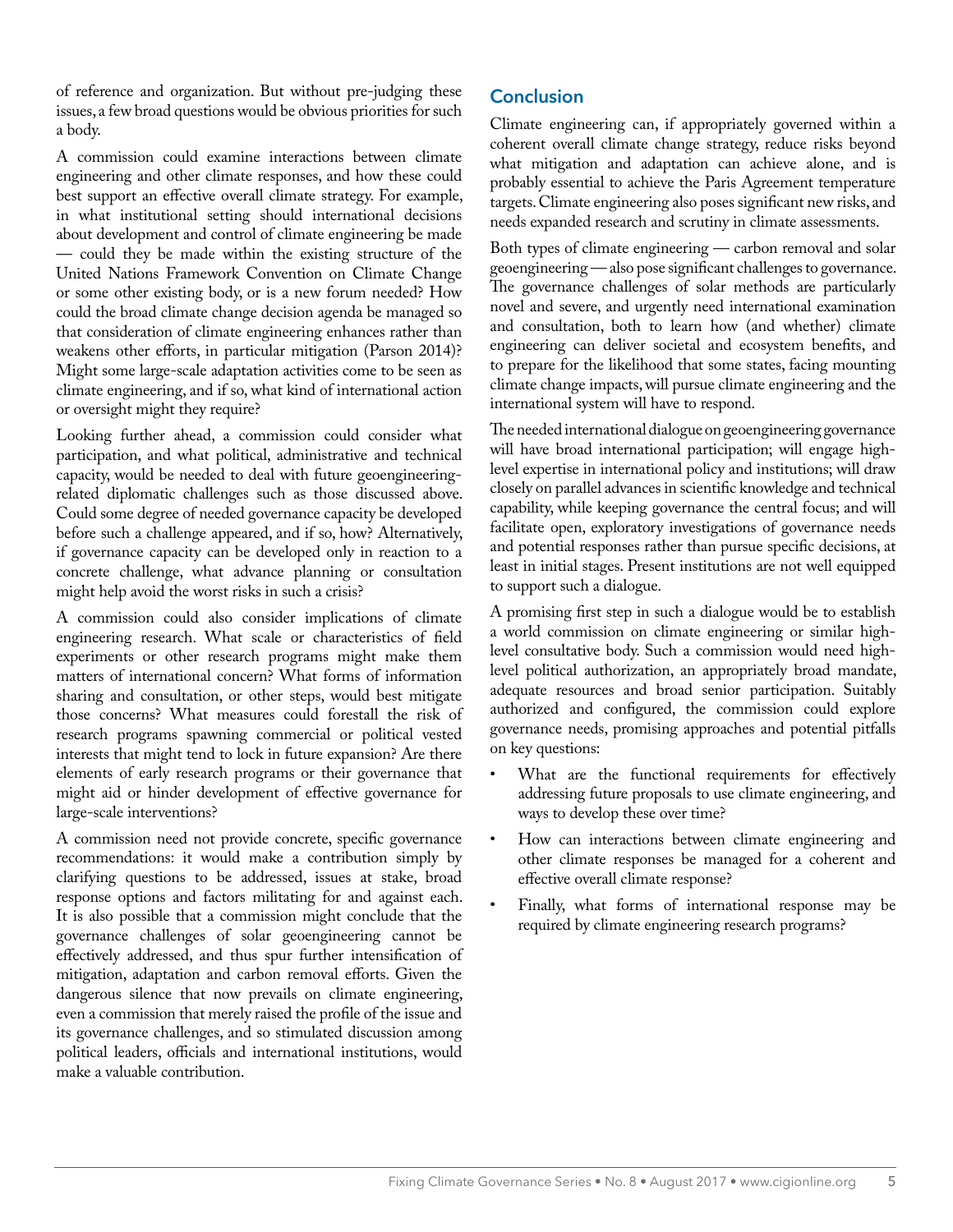#### **Works Cited**

- Bipartisan Policy Center. 2011. *Report of the Task Force on Climate Remediation Research*. Washington, DC: Bipartisan Policy Center. https://bipartisanpolicy.org/library/taskforce-climate-remediation-research/.
- Fuss, Sabine, Josep G. Canadell, Glen P. Peters, Massimo Tavoni, Robbie M. Andrew, Philippe Ciais, Robert B. Jackson, Chris D. Jones, Florian Kraxner, Nebosja Nakicenovic, Corinne Le Quéré, Michael R. Raupach, Ayyoob Sharifi, Pete Smith and Yoshiki Yamagata. 2014. "Betting on negative emissions." *Nature Climate Change* 4: 850–53. doi:10.1038/ nclimate2392.
- Hamilton, Clive. 2013. *Earthmasters: The Dawn of the Age of Climate Engineering*. New Haven, CT: Yale University Press.
- Hulme, Mike. 2014. *Can Science Fix Climate Change? A Case Against Geoengineering*. Cambridge, UK: Polity Press.
- Keith, David W. 2017. "Toward a Responsible Solar Geoengineering Research Program." *Issues in Science and Technology* 33: 3. http://issues.org/33-3/toward-a-responsible-solar-geoengineeringresearch-program/.
- Keith, David W., Edward Parson and M. Granger Morgan. 2010. "Research on global sun block needed now." *Nature* 463 (7280): 426–27. doi:10.1038/463426a.
- Morton, Oliver. 2015. *The Planet Remade: How Geoengineering Could Change the World*. Princeton, NJ: Princeton University Press.
- National Research Council. 2015. *Climate Intervention: Reflecting Sunlight to Cool Earth*. Washington, DC: National Academies Press. https://doi.org/10.17226/18988.
- Parson, Edward A. 2014. "Climate Engineering in Global Climate Governance: Implications for Participation and Linkage." *Transnational Environmental Law* 3 (1): 89–110. www.cambridge.org/core/services/aop-cambridge-core/ content/view/S2047102513000496.
- Parson, Edward A. and Lia N. Ernst. 2013. "International Governance of Climate Engineering." *Theoretical Inquiries in Law* 14 (1): 307–37.
- Royal Society. 2009. *Geoengineering the Climate: Science, Governance and Uncertainty*. RS Policy document 10/09. London, UK: Royal Society.
- Schäfer, S.; M. Lawrence, H. Stelzer, W. Born, W., eds. 2015. *The European Transdisciplinary Assessment of Climate Engineering (EuTrace): Removing Greenhouse Gases from the Atmosphere and Reflecting Sunlight away from Earth*. Potsdam, Germany: Institute for Advanced Sustainability Studies Potsdam. www.iass-potsdam.de/sites/default/files/ files/rz\_150715\_eutrace\_digital.pdf.
- Solar Radiation Management Governance Initiative. 2012. *Solar radiation management: the governance of research*. www.srmgi.org/files/2016/02/SRMGI.pdf.
- Thakur, Ramesh, Andrew F. Cooper and John English, eds. 2005. *International Commissions and the Power of Ideas*. Tokyo, Japan: United Nations University Press.
- World Commission on Environment and Development. 1987. *Our Common Future*. Oxford, UK: Oxford University Press.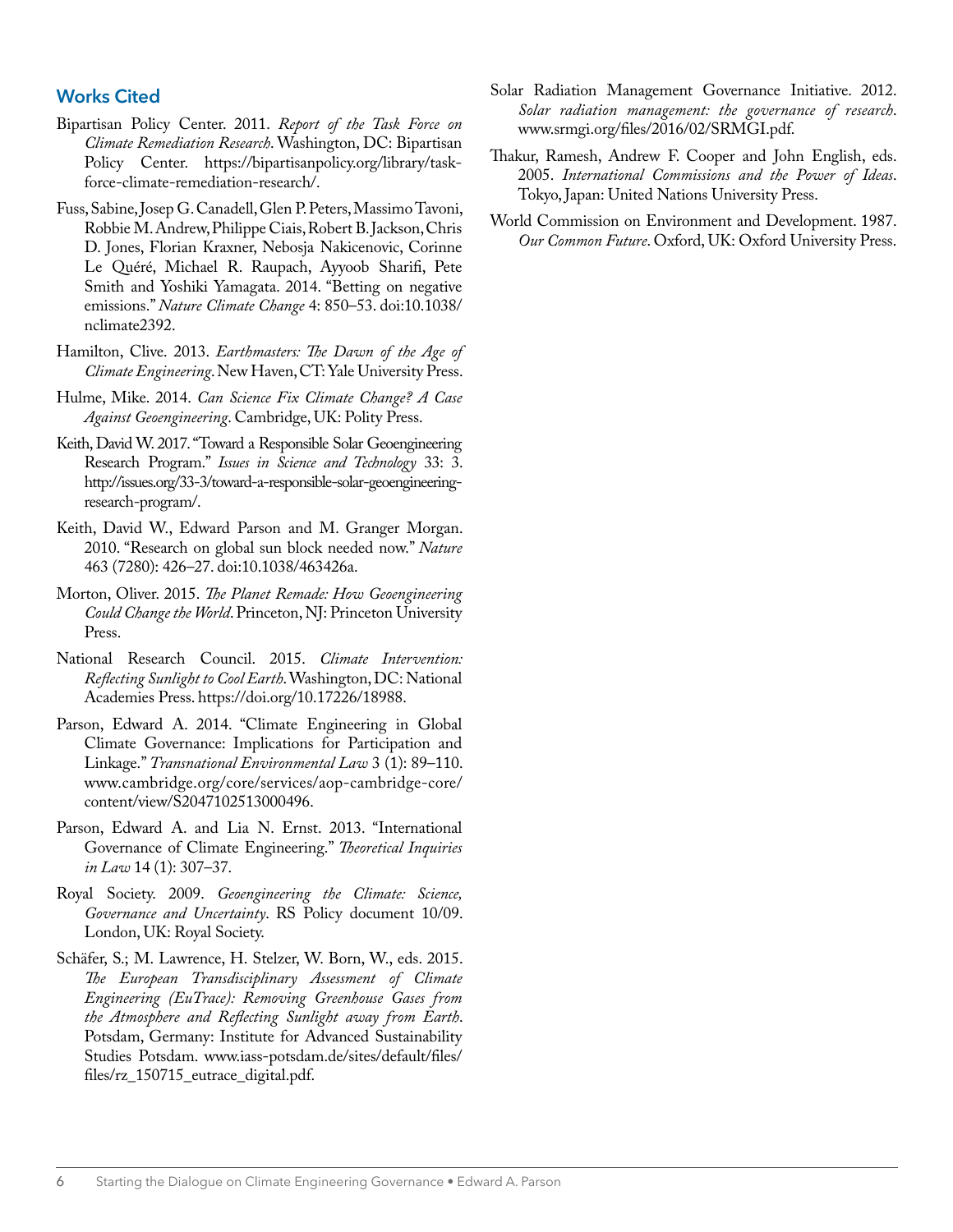### **About the Author**

**Edward A. (Ted) Parson** is Dan and Rae Emmett Professor of Environmental Law and co-director of the Emmett Institute on Climate and the Environment at the University of California, Los Angeles, where he studies international environmental law and policy, the role of science and technology in policy making, and the political economy of regulation. His articles have appeared in a wide range of journals, including *Science*, *Nature*, *Climatic Change*, *Issues in Science and Technology*, the *Journal of Economic Literature* and the *Annual Review of Energy and the Environment*. His books include *The Science and Politics of Global Climate Change* (with Andrew Dessler; Cambridge University Press) and *Protecting the Ozone Layer: Science and Strategy*  (Oxford University Press), winner of the Sprout Award of the International Studies Association and widely recognized as the authoritative account of the development of international cooperation to protect the ozone layer. Ted has led and served on multiple advisory bodies, including National Academy of Sciences committees, the US Global Change Research Program and the Intergovernmental Panel on Climate Change, and has worked for the White House Office of Science and Technology Policy, the US Congress Office of Technology Assessment, the Privy Council Office of Canada, the UN Environment Program and the International Institute for Applied Systems Analysis. He holds degrees in physics from the University of Toronto and in management science from the University of British Columbia and a Ph.D. in public policy from Harvard University.